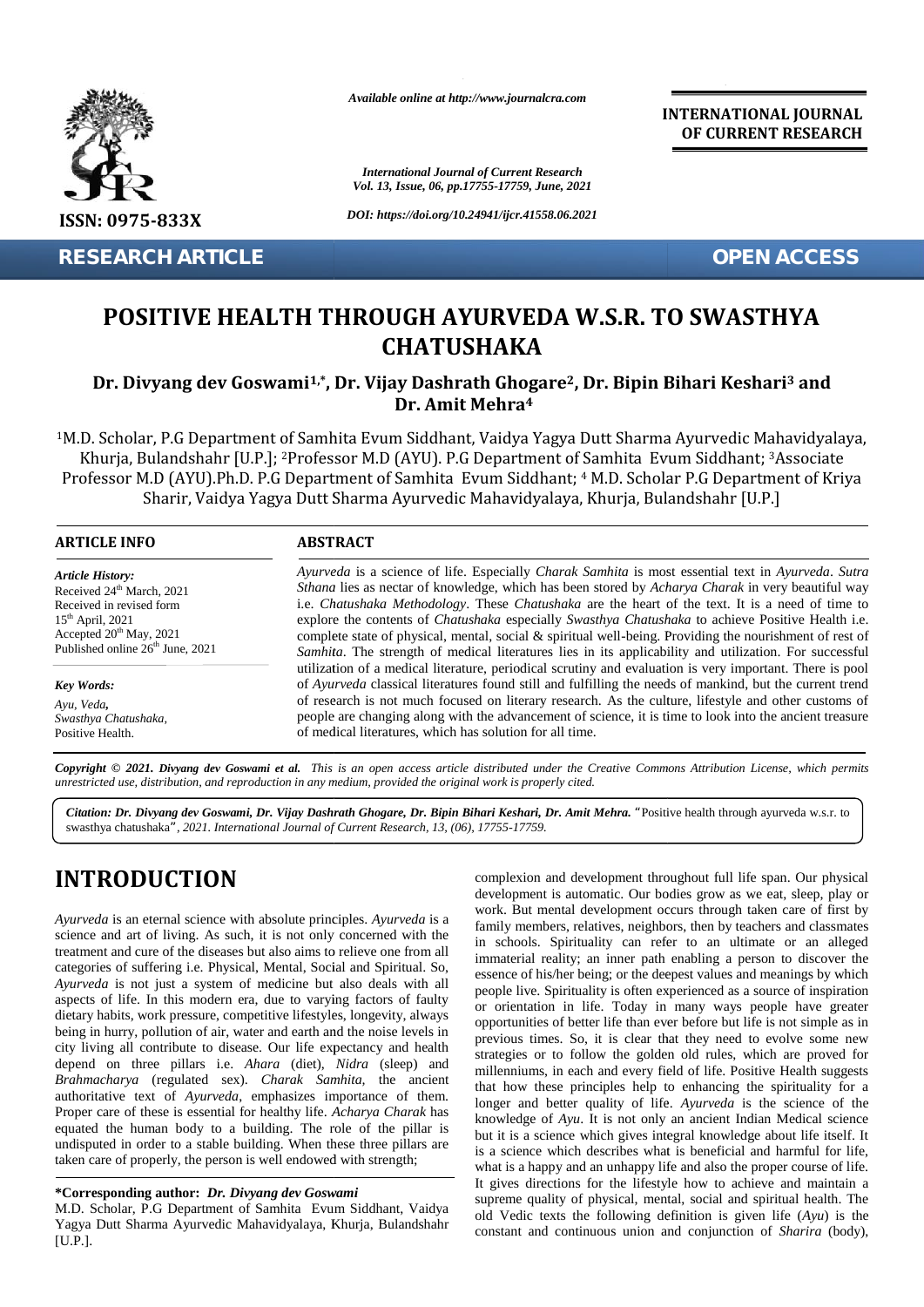*Indriya* (senses), *Satva* (mind), and *Atma* (soul)."*Swasthasya Swasthya Rakshana Aaturasya Vikara Prakshamanam*" The scope is to maintain the health of the healthy (physically and mentally) and to cure those who are affected with disease. According to *Ayurveda*, a healthy person always is defined as being healthy physically as well as mentally, socially and spiritually healthy also. Physically healthy means a person whose *Doshas* (the three vital humors i.e. *Vata, Pitta, Kapha*) are in equilibrium, whose *Agni* (digestive power) is in equilibrium, whose *Dhatus* (the seven essential tissues) are functioning normally i.e. *Rasa* (body fluid), *Rakta* (blood), *Mamsa* (muscles), *Meda* (fat), *Asthi* (bones), *Majja* (bone marrow), *Shukra* (generative tissue), and whose *Malas* [waste products i.e. *Mutra* (urine), *Purisha* (stool), *Sweda* (sweat)] are excreted out in proper quantity. Mentally healthy is a person whose *Atma* (soul), *Indriya* (senses) and *Manas* (mind) are balanced and feeling well. This definition of health was given by *Acharya Sushruta*, the great surgeon and healer. It has also been mentioned in *Ayurvedic* texts that those who take healthy nourishment and balanced activities in their daily life, which categorize the good and bad aspect of everything and abide by a moral conduct, become free from disease. Spirituality is the wholeness of being connected to something greater than you. *Ayurveda* always treats a human as a whole, taking into consideration body and mind. So, while treating the patients, an *Ayurvedic* physician always takes note of the aggravation of *Doshas*, damaged tissues, environmental influences, strength and constitution of the patient, digestive power and psychological factors. Everyone should follow a daily routine (*Dinacharya*) as well as a seasonal routine (*Ritucharya*) including seasonal *Panchakarma*, a balanced diet, the eliminating of natural urges on appropriate time, the rules about sleep, the rules about celibacy, the regular use of rejuvenation treatment and an aphrodisiac treatment. *Ayurveda* maintains our mental health by following *Sadvritta* (ethical conduct) and *Dharanaiya Vega Dharana* (controlling emotional urges like anger, fear, and greed).<sup>9</sup>

*SWASTHYA CHATUSHAKA*:-It is very natural thing that why one should learn *Swasthya Chatushaka in Charak Samhita .* It is well known fact that *Charak Samhita* is complete encyclopedia of *Ayurveda. Ayurveda* is a science based on ancient Indian philosophy. It can appropriately be called as "The science of Living". *Ayurveda* has been in existence since the beginning of time. Therefore in *Charak Samhita , Ayurveda* has been described as *Swasth vratta* (eternal).The *Charak Samhita* is an ancient Indian *Ayurveda* text on internal medicine written by *Acharya Charak. Acharya Charak* has a great contribution towards *Ayurveda* by giving such great literature. *Acharya Charak* has been referred as the Father of non-surgical *Ayurvedic* Indian medicine. *Charak Samhita* is a huge treatise on ancient Indian medicine. It was written in Sanskrit language. It is a voluminous text composed in both prose and poetry form. Poetry was known to serve as a memory aid, *Ayurveda* students to memorize the *sutras*. *Charak Samhita* consists of 9295 *Sutras* and 120 *Adhyaya* (chapters). *Charak Samhita Adhyaya* distributed into 8(*Astang Sthana,* eight section). Especially *Sutra Sthana* is dividing in 8 sub divisions called *Chatushaka. Charak Sutra Sthana* consist 30 *Adhyaya*. Further divide *Sutra Sthana* 7 *Chatushaka* and *Sangrah dwe* (two chapters 29-30).<sup>11</sup> *Swasthya Chatushaka* is the second *Chatushaka* in *Charak Samhita* (chapter5-8).This *Chatushaka* consist chapter 5<sup>th</sup> to 8<sup>th</sup>. In this *Chatushaka* various instructions are mentioned which is essential for maintaining preservation of health of a healthy individuals. The main aims of *Ayurveda* are two *Swastasya Swasthya Rakshanam, Aaturasya Vikar Prashmanam.* The seed of *Chatushaka* methodology is lies in the *Pratijna* of *Tantra*. Reason is, *Tantrakara* only adopt those methodology for narration of knowledge related to *Pratijna,* which are able to bring out maximum utility.

Present era has shown a significant change in the entire thinking about the problems of health and disease towards its preventive measures. The persons involved in the planning of health care programmers are of the view that maximum efforts should be made to prevent almost all categories of ailments, as it is not humanly possible to treat and cure all the patients, if they happen to get affected with illness. Now a day's efforts are being made to work out a comprehensive schedules to get employed towards the specialization of the entire medical

discipline, with the main objectives to keep the society at large healthy, both mentally as well as physically, in order to overcome such problems newer way and means are being worked out and employed but with limited success. At this stage it will be of great help, if the measures described in *Ayurveda*, in relation to prevention of diseases and induction of Positive Health are taken into consideration and employed at large in the society. The effort will not only throw light on its historical perspectives but prove the scientific validity of the ancient principles of health care and contribute many new appliances which may result fruitful in further planning of health programmers, at both the national and international levels. *Ayurveda* is a science of life. It's first and foremost aim is to preserve the good health and to prolong the life, and secondly to combat the diseases.<sup>2</sup> *Ayurveda* is a science based on ancient Indian philosophy*.* It can appropriately be called as "The science of living". *Ayurveda* has been in existence since the beginning of time.There fore in *Charak Samhita , Ayurveda* has been described as swasthavrtta.The *Charak Samhita* is an ancient Indian *Ayurvedic* text on internal medicine written by *Acharya Charak. Acharya Charak* has great contribution towards *Ayurveda* by giving such great literature. *Acharya Charak* has been referred as the father of *Ayurvedic* Indian medicine. Perfect continuing adjustment between the individual and the environment. This definition indicates that health is a positive dynamic interaction between the individual and his surroundings with proper acclimatization to maintain health. Definition of Positive Health:- Perfect functioning of body and mind-- biological component: every cell of body work in optimum capacity and harmony with body.- Psychological component: feeling of well being and control over his environment.—Social component: capacity of individual to participate in social system optimally.<sup>5</sup>

**SPECIALITIES OF** *SWASTHYA CHATUSHAKA*:-- In this context, the *Sutra sthana* is the collection of *Mantras* and other *Sthanas* lies as the *Vyakhyana* i.e. explanation of these *Mantras*.The term *Chatushaka* is referred to the group of 4 chapters having a compilation of knowledge related to a specific subject and possessing the *Adhikara* all over "The *Tantra*." The *Chatushaka* methodology is the cream of *Sutrasthana*, which provides nutrition to all other *Sthana*. It is the building block of *Sutrasthana* and collected in the form of four chapters of different aspects but related with a common theme. *Charak Samhita* has mentioned *Chatushaka* word with a specific term *Artha*, which indicates that, the knowledge of a subject with different angles (forms) revealing deep thinking of a particular subject through *Chatushaka* study is elaborated here. If the analogy of cell been given to whole *Samhita , Sutrasthana* is like the nucleus and *Chatushaka* are its genes, in which lies four *Adhyayas* in form of Chromosomes. As the genes are responsible for the future development of a living being, similarly *Chatushaka* are responsible for the further nourishment of the subject in other *Sthanas* and thereby whole text.

*Swasthya Chatushaka* is the second in the order of seven *Chatushakas*.This *Chatushaka* comes after *Bhesaja Chatushaka* and defines the objective of *Ayurveda Swasthasya Swasthya Rakshanam.Swasthya Chatushaka* is mainly dealing with the preventive aspect. The *Sutra Sthana* lies as the nectar of knowledge, which has been stored by *Acharya Charak* in very beautiful way i.e. *Chatushaka* methodology.

*AHARA* **(BALANCED DIET)**:-The whole world is made up of *Panchamahabhutas* (five basic elements). Every element or somatic component known or unknown to us are the result of panchbhautic association. To follow the nature's law of equilibrium, consumption of *Panchabhautic* substances is essential to maintain the status of *Panchabhautic* components of body. These substances are used in the form of diet. It literally means the diet is one which consume daily. In other words every human's daily meal is his *Ahara.* This consumed *Ahara* is taken in the form of protein, carbohydrates, minerals etc. which are essentials for the body growth and development. In *Ayurveda* health does not only refer to the physical fitness but also to the sensorial, mental, and spiritual wellbeing. The food taken in is in terms of *Sattvika, Rajasika*, and *Tamsika Bhojana*.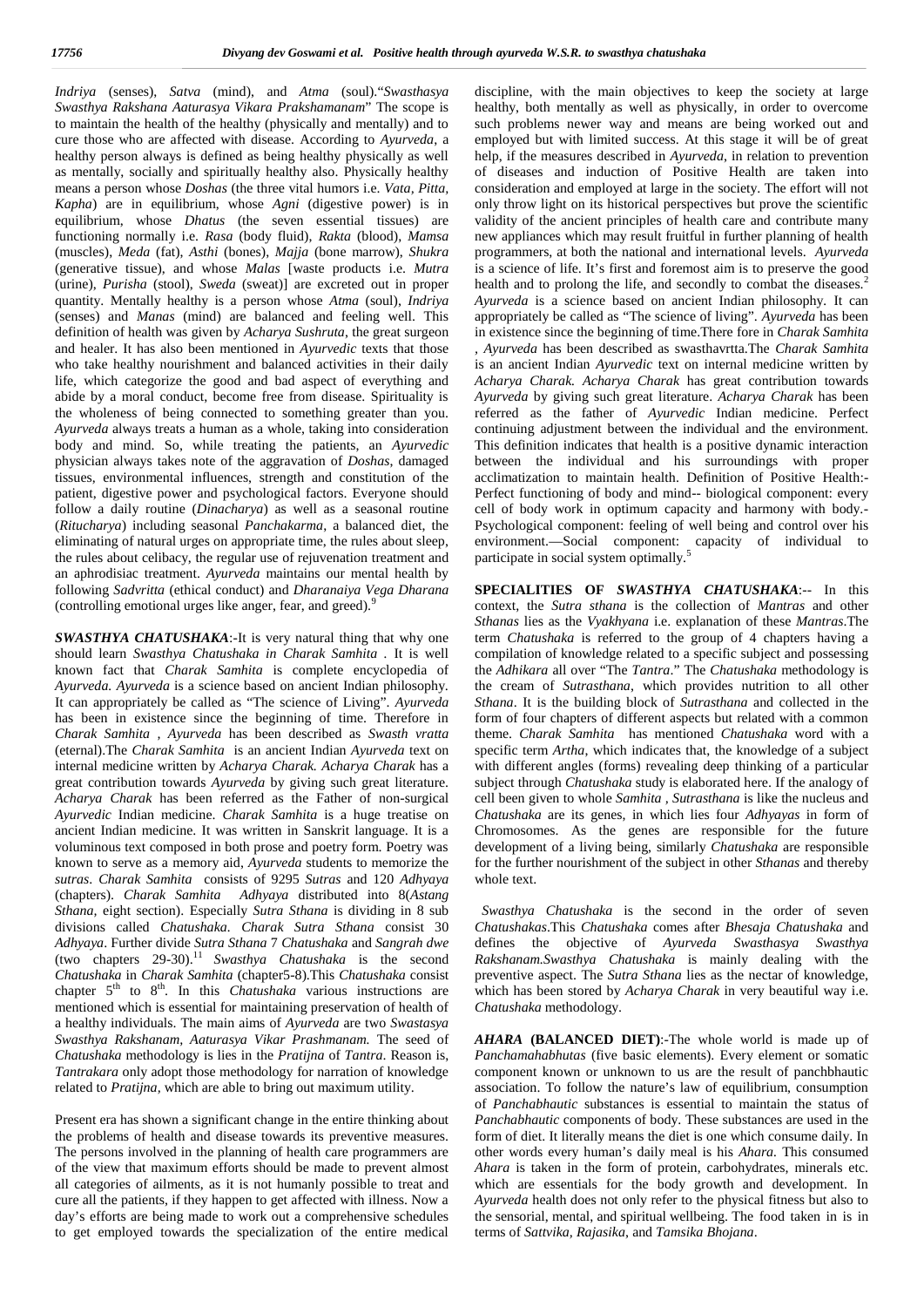All these food categories effect the mood, sense in different ways, as the *Satvika Bhojana* creates a sense of cheerfulness and *Santosha* (contentment), the *Rajasika Bhojana* increases anger and ego whereas the *Tamsika Bhojana* causes laziness and depression.The human body is nothing but a combination of the five elements. *Ayurveda* also prescribes a conduct code while eating that states refrain from speaking while eating, avoid gulping down of food (to chew it properly) and the consumption of food must be according to the constitution of the consumer rather than mere taste. Taking this further it can say that a healthy body is one in which *Vata, Pitta*, and *Kapha* are in a state of balance, the digestive fire, and all other fires which perform chemical activity in our body are balanced, and the actions of tissue elements (dhatus), and excretory organs are also in harmony. When the soul, the senses and mind are satisfied and happy only then the individual is considered to be healthy. Physical body derives energy from the food that eats. These three *doshas* have play in important role of maintaining the balance in the body, which is the primary aim of *Ayurveda*. The nutrients (*prasada*) which are required for the functioning of the body are separated from the waste (*mala*) which is thrown out of the body by the excretory system. The nutrients are converted into seven tissue elements or *dhatus*. In a healthy body these seven *dhatus* are also in a state of equilibrium. Also the proper functioning of the excretory system plays an important role in keeping the body in balance, as, if the waste that needs to be expelled out of the body, if not eliminated in proper time starts rotting in the colon and generates *Ama*, which creates imbalance in the entire system. Therefore, according to *Ayurveda* if the *doshas*, *dhatus* and excretory system are functioning properly, the senses and the mind are satisfied, one is considered to be a healthy individual. Preservation of energy and maintaining stability in the body are the two means of achieving a healthy state. *Ayurveda* talks about diets, regimens and habits advantageous and detrimental to health in detail. In our daily routine the energy consumed as well as compensation for wear and tear of the tissues primarily comes from the food that we eat. Food, water, and air are the three main sources of *Prana* in the body and come under *Ahara*. The food that we eat gives us life, radiance, memory, ojas and is also primarily responsible for digestive and metabolic activity of our system.<sup>9</sup>

#### **FACTORS RELATED TO FOOD:-PREVENTION OF DISEASE**

- Food should be fresh, hot, usually cooked, tasty and easy to digest.
- There should be at least four hours difference between two meals.
- Do not eat too many items in one meal. And the items taken in one meal should not be contradicting one other. For example, yoghurt and milk or ice cream and hot coffee.
- If you feel tired or heaviness in stomach after eating, this is improper eating. Eat according to your digestive power.
- Do not eat while watching television or while reading. Eat in peaceful and pleasant surroundings.
- Do not drink water one hour before or after the meals. But can have it in small quantities with meals.

#### **RULES GOVERNING THE INTAKE OF FOOD**

- Take warm food.
- Take unctuous food.
- Take in proper quantity.
- Take only when the previous meal is digested.
- Take the food not having any contradictory potency.
- Take Food In proper place equipped with all the accessories.
- Take food in relaxed condition.
- Not eat too slowly.
- Avoid talking and laughing during meal.
- Take food in prescribed manner.

*RITUCHARYA* **(SEASONAL REGIMEN)**:-In *Ayurvedic* classics, there has been a thorough consideration for seasons, besides the dietetic regimens for days and nights. Whole year is divided into six seasons and detailed regimen for these seasons is prescribed. In spring season, bitter, hot and astringent diet is advised while salty, sour and sweet food should be avoided. Wheat, barley, honey syrup, fruits like mango, jack fruit-etc. and meat of forest animals are advised. In summer season due to hot climate, aggravation of *Pitta* occurs. Hence *Pitta* pacifying cold, liquid, sweet and oily diet is advised. Excessive hot, spicy, sour salty diet should be avoided. Intake of rice, milk, *ghee*, sugar, grapes, coconut water etc is advised. In rainy season aggravation of *Vata* occurs, hence *Vata Shamaka* sweet, sour and salty food and drinks are preferred. The food should be hot, dry, fatty and easily digestible. Preserved rice, wheat, barley and mutton soups are advised. In pre winter and winter season *Vata dosha* aggravates due to cold, dry, chilly atmosphere hence *Vataghna*, *Pitta vardhaka* diet is recommended. Hot, sweet, sour and salty food, milk, sugarcane, rice, oils and fats are advised and in autumn season aggravation of *Pitta dosha* occurs. Therefore, it is ideal to take ghee processed with bitter drugs; purgation, bloodletting, coolant, and light diet *Vata vardhak* are advised. Diets dominant in Bitter, sweet, pungent diets are good.<sup>11</sup>

*DHARANEEYA* **AND** *ADHARANEEYA VEGAS:* **-** (withholding / unholding of natural bodily urges) is said as a prohibited bodily function as it results in vitiation of three *Dosha*, and most importantly of *Vata*, which is acknowledged as the controller of mind and body. *Vegas* can be said as the natural urges of the body which help the body in maintaining its internal homeostasis by expelling the unwanted things. The word *Vegadharan* has two components *Vega & Dharan*. *Vega* means natural urge & *Dharan* is suppression, thus *Vegadharan* means suppression of natural urges. *Adharaniya Vegas* are the natural urges which should not be suppressed. Initiation of *Vega* is a normal body activity and is a process timely carried out by body at regular intervals & controlled by nervous system, suppression of which not only stops the elimination of waste products but also brings strain and disorders of nervous system causing many diseases. By triggering an urge or suppressing an urge, *Vata Dosha* is being forcefully hampered and thereby leading to imbalance in the mind, which ultimately leads to psychosomatic diseases or purely somatic diseases. *Dharaniya Vegas* (suppressible urges) are *Lobha* (greed), *Irshya* (envy/jealousy), *Dwesha* (aversion), *Maatsarya* (competitive mentality), and *Raga* (attachment). *Manasika Vega* also include the other emotions like *Kama* (lust), *Krodha* (anger), *Bhaya* (fear), *Soka* (grief), *Chinta* (anxiety). Excessive indulgence in *Dharaneeya Vega* is the result of improper *Atma-Indriya-Artha Samyoga* and further impairs the synchrony of *Manogunas*. Thus, one can understand that *Manasika Vega* is a result of vitiated *Rajas* and *Tamas* that cloud the mental faculties and cause it to form unwholesome association with objects due to impairment of the intellect and the other regulating factors. He who is desirous of happiness both in this world and the other, should control these urges and thus gain control over one's sense organs. One should avoid speaking harsh words, back biting, lying and using untimely words.Violence against others, desire for other women and stealing should be avoided. Many of the psychological problems such as anxiety, depression and different forms of psychosomatic disorders result due to non-controlling of these *Dharaniya Vegas*.<sup>12</sup>

**CONCEPT OF** *VIHARA* **(LIFE STYLE) IN** *AYURVEDA***:-**The description about *Dinacharya*, *Ritucharya, Sadvrtta* and *Nidra* in *Ayurveda* clearly depicts the importance of a healthy regimen in the prevention and management of many diseases. A growing body of scientific evidence has demonstrated that lifestyle intervention is an essential component in the treatment of chronic disease that can be as effective as medication but considered to be safe without risks and side effects. A lifestyle is a characteristic bundle of behaviours that makes sense to both others and oneself in a given time and place, including social relations, consumption, entertainment and such other behaviors.

*SADVRITTA* **(ETHICAL REGIMEN):-** Rules of good conduct *Ayurveda* prescribes certain rules for maintaining healthy mind. These are principles of right conduct that are applicable to all people at all times and places. Practicing them gives balance and harmony to the mind. These are • Always speak the truth.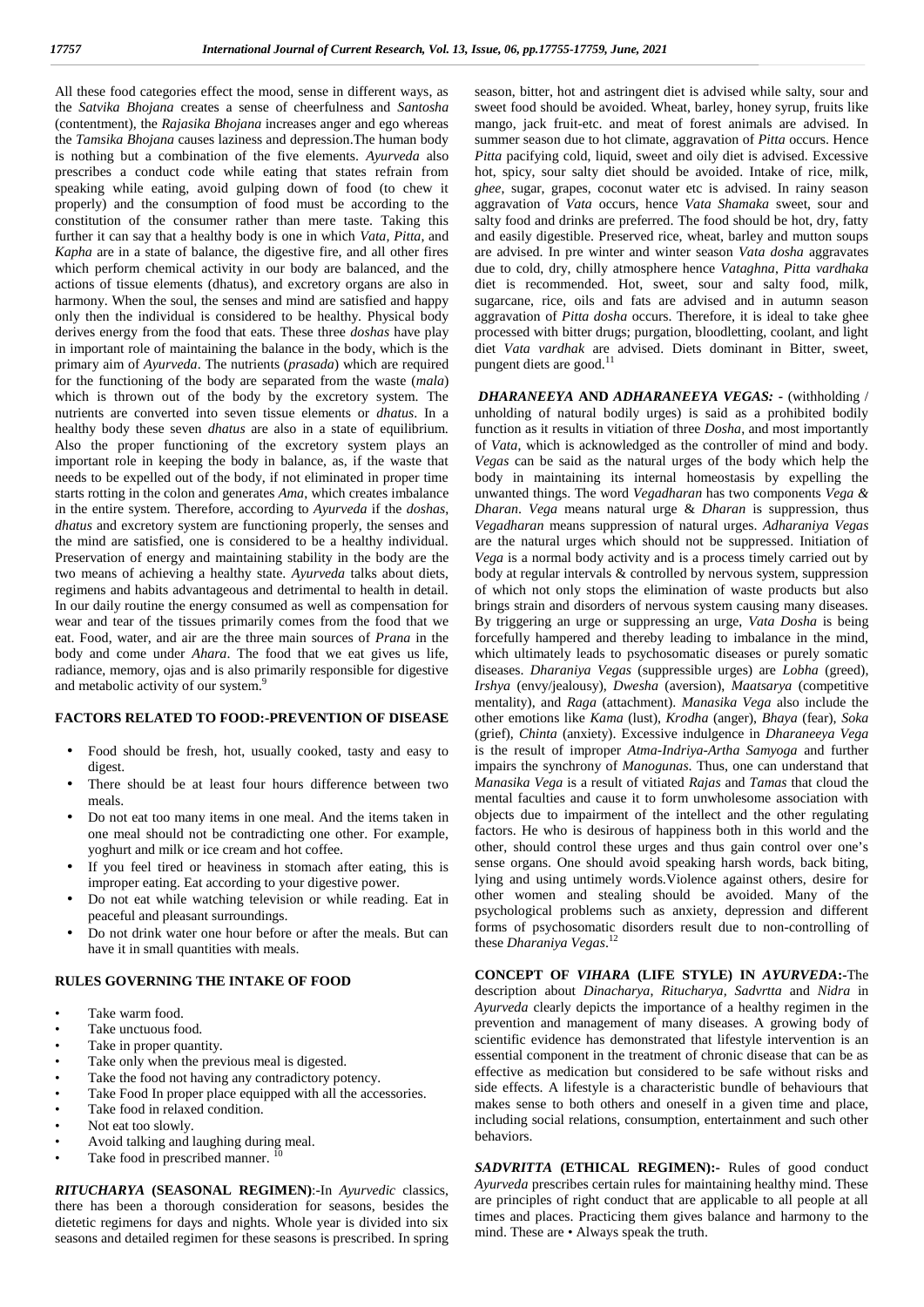- Do not lose your temper under any circumstances.
- Do not get addicted to sensory pleasures.
- Do not harm anyone.
- As far as possible, do not expose yourself to hardships.
- Try to control your passions.
- Endeavor to speak pleasant and sweet words.
- Meditate every day for tranquility of mind.
- Observe cleanliness in all things.
- Be patient.
- Observe self-control.
- Try to distribute knowledge, good advice and helpto others.
- Whenever possible, devote your services to God, to the wise and to respectable or elderly individuals.
- Be straightforward and kind.
- Avoid irregularity in daily activities.
- Avoid over eating, overdrinking, too much sexual activity, too much or too little sleep.
- Behave according to the time and place where you are residing.
- Act always in a courteous and polite manner.
- Control your sense organs.
- Make a habit of doing all that is good and avoiding all that is bad. $13$

#### **CORELLETION OF** *SAD VRITTA* **WITH POSITIVE HEALTH**

mind, social and spiritual well-being. In order to achieve this, *Ayurveda* prescribes certain codes of conduct and this is known as *Sadvritta*. The root '*Sad*' means good and '*Vritta*' means Regimen. *Sadvritta* are applicable to people of all age groups, at all times and at all places. Practicing the codes constantly brings inner peace and happiness and violating them makes a person angry and agitated.The codes of conduct can be divided as - Ethical or *Vyavaharika sadvritta*, Social or *Samajika sadvritta*, Mental or *Manasika sadvritta*, Moral or *Dharmika sadvritta,* and Physical or *Sharirika sadvritta*. *Ayurveda* covers the physical and mental codes of conduct to be followed under the aegis of *Achar Rasayana*. Let us try and understand the principles of each of the *Sadvrittas*:-

- Ethical conduct: One must always be truthful, should have control over his/her emotions, should have self-control, do no harm to anyone, behave according to time and place where you are residing, be virtuous, courageous, positive, and free from anger, jealousy and anxiety.
- Social conduct: This reflects behaviour and social mannerisms. One must speak a few words, listen carefully, talk in soft pleasing tone, put up a smile even in tough situations, respect parents, elders, teachers and other learned intelligent people, and learn to be tolerant.
- **Mental conduct:** This involves keeping a check on one-self, trying to understand who you are, what is the purpose of your existence, being self-aware, learning the art of detached attachment, and attaining inner peace.
- **Moral Conduct:** This means doing good social deeds, helping the poor and needy, being with a friend or relative in their difficult times, attending to social duties, donating blood or organs, and following the path of righteousness or *dharma.*
- **5 Physical Conduct:** Personal hygiene and cleanliness is part of this regimen. It includes brushing everyday both times, having a bath, wearing clean clothes, smelling good, cutting hair and nails regularly (3 times in a fortnight), avoiding sexual intercourse during periods, washing hand and mouth after eating, offering prayers to God every day, eating on time and in right quantity, and avoiding sleeping during the day, etc.

Practising *Sadvrittas* will improve the overall health and well-being of individuals. It will also allow a person to respond flexibly to experience of life and will instil in everyone a sense of purpose.<sup>14</sup>

#### **AIMS AND OBJECTIVE**

- To explore the methodology and speciality of *Swasthya Chatushaka* in general.
- To explain the arrangement and speciality of each chapter of *Swasthya Chatushaka* particularly.

• Description of *Sadvritta* & correlation with Positive Health.

### **MATERIALS AND METHODS**

Present era is research period of *Ayurveda*. These days most of research work is done on therapeutics, drugs, formulations and standardization of process. There are very few research works available on literary point of view in *Ayurveda*. Literary research is necessary for better development of any science. Standardization of literatures is also necessary in the field of *Ayurveda* in present time. Literary research is the base of any other research and research work starts after observing the available literature of particular field. Exploring the hidden secrets of health and healthy practices found in the classical literatures and making feasible utility to the current period is the need of the hour. Today, a number of research works are in progress to unfold the hidden treasure in the *Samhita* all over the country. Some satisfactory progress has been achieved in the comprehension of the *Charak Samhita* as the various *Sthan* have been studied to enlighten the principles stored and the application of the same.

#### **CONCLUSSION**

The fruitfulness of any work is proved only when after a thorough discussion on the concepts, with the help of available and achieved data is done and some conclusions are drawn. Hence, it could be said that, getting some conclusions on any research work is just like getting fruits from own hand planted tree. Following the same procedure, here also a thorough discussion has been done in the previous chapter by putting the obtained observations and data at par, the conceptual and theoretical part.

The Present work planned and implemented under the heading of "POSITIVE HEALTH THROUGH *AYURVEDA* W.S.R. TO SWASTHYA CHATUSHAKA AS DESCRIBED IN *CHARAK SAMHITA*". After scrutinizing different classics specially *Charak Samhita ,* it is concluded that.

The *Chatushaka* methodology, the foundational brick of *Sutra Sthana* is the unique scribing as well as teaching and learning methodology, providing basic knowledge of the Tantra.

 It provides the directory of important aphorisms categorized in seven parts in order to fulfill the bi fold aim i.e*. Swasthya Rakshanam* and *Vicar Prasamanam.*

The knowledge of other Sthanas remains incomplete until they are interpreted by Sutra Sthana with the help of *Chatushaka* methodology. Because, the work of Sirah is to lay interpretation and Sutra Sthana has been termed as the Sirah of *Samhita* .

*Swasthya Chatushaka* is the transitory *Chatushaka* rightly placed after *Bhaisajya Chatushaka* and before *Nirdesh Chatushaka*.

*Swasthya Chatushaka* plays an important role in the development of body, its complexion, behavior, resistance power i.e. immunity, health status, reproductive capacity. This subject gives the knowledge of personal hygiene and public health, Yoga, Naturopathy, Health policies, etc.

*Matra siteeya Adhayaya* explains the importance of *Ahara Matra* and associated factors. As Positive Health knock only depends on diet but also on daily regimen. In this context *Dina carya* is explained in detail in this chapter.

*Tasya siteeya* chapter mentions the importance of *Ritu Samya*. In this context *Ritu carya* is explain in detail in this chapter.

*Navegandharniya* chapter deals with *dharniya* and *adharniya vegas*,importance of *Vyayamas, Hita-Ahita sevan* and *Tyaga* and *Deh Prikriti*.

#### **This chapter mainly explains Agantuja Vickara as its core subject**

The *Indriyopkrimneeya* chapter explains the role of indriya in genesis of diseases.

For prevention of such diseases, *Sad Vritta* is explaining in detail. In a nut shell Mental Health and prevention of psyche disorders is the core